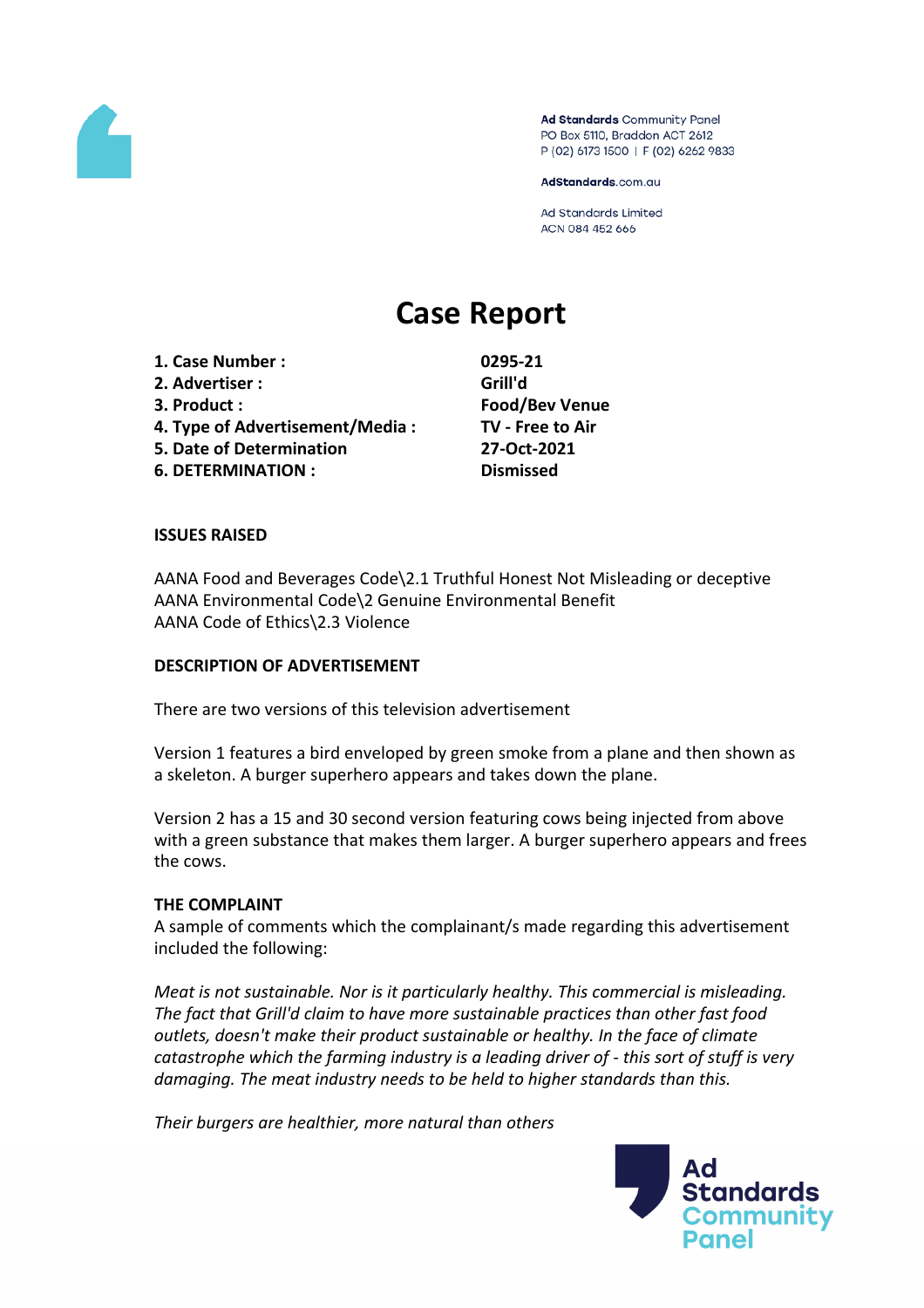

*It condones violence.*

*These ads are too graphic and depict horrible events. My young children have viewed them and I am disgusted how early these ads are allowed to be on tv.*

# **THE ADVERTISER'S RESPONSE**

Comments which the advertiser made in response to the complainant/s regarding this advertisement include the following:

# *1. Applicable Codes*

*We have considered the complaints and the advertisement in question in light of the provisions of the AANA Code of Ethics ("the Code"), the AANA Environmental Claims Code ("Environmental Code"), and the AANA Food and Beverages Code ("the F&B Code").*

*We note that the majority of the complaints relate to concerns that the advertisement in question contains material which is in breach of the Environment Code, specifically in relation to the claims of sustainability being misleading or deceptive.*

*We have carefully considered the Code, the Environmental Code, and the F&B Code and have assessed their respective applicable provisions against the content of this advertisements. We submit that the advertisements do not breach the Code, the Environmental Code or the F&B Code on any of the grounds set out in the same.*

# *2. AANA Code of Ethics*

*We understand complaints have been raised in respect of provision 2.3 of the Code.*

*We note that provision 2.3 of the Code sets out that "Advertising shall not present or portray violence unless it is justifiable in the context of the product or service advertised."*

*We note that each advertisement depicts some very mild forms of violence in an animated form. The cartoon nature of the violence is consistent with animated programs and is justifiable in the context of the product being advertised in this fashion. We note that the superhero persona of the burger is consistent with the messaging of the advertisement, being a "righteous" figure who combats against perceived "evils" in the industry (in this case, using growth hormones in beef cattle and pesticides on crops).* 

*We note some of the complaints received express concern at the violent actions of the superhero burger, however we submit that the actual actions depicted of the animated burger: (i) throwing a tomato disc at the evil scientist, knocking him into a vat of chemicals in the cow ad; and (ii) throwing a stick at a plane, causing it to crash*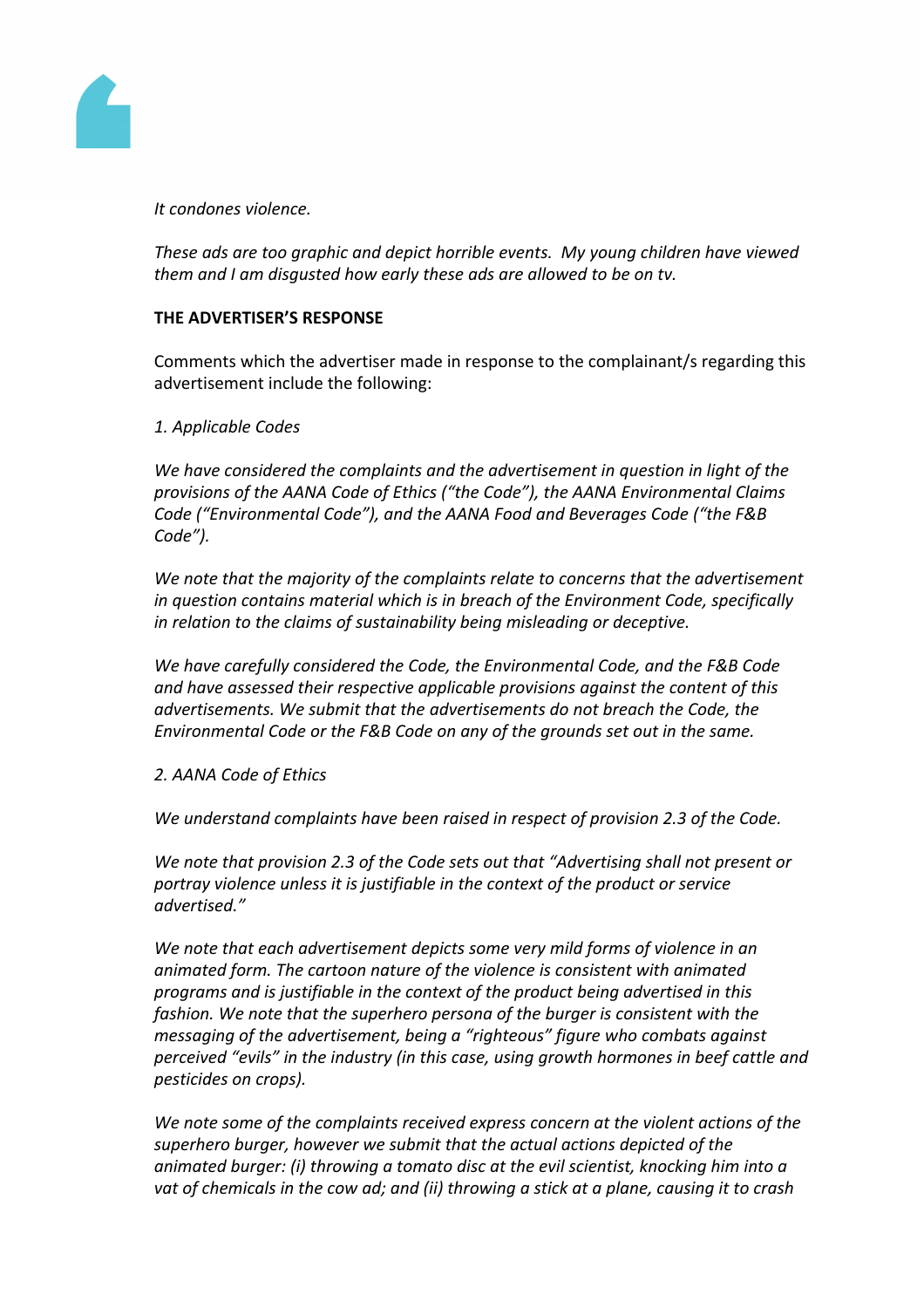

*(and the pilot to turn into a skeleton, albeit still moving) in the cropduster ad, are extremely mild in the context and presentation of the scene*

*Accordingly, we submit that the advertisements do not breach provision 2.3 of the Code.*

*In respect of the remaining provisions of the Code, we submit that there is nothing else in the advertisements that would breach any other provisions.*

*3. Environmental Code*

*We note concerns have been raised in respect of provisions 2(a), 2(b) and 2(c) of the Environmental Code.*

*We note that the Environmental Code applies to "Environmental Claims", which are defined as "any express or implied representation that an aspect of a product or service as a whole, or a component or packaging of, or a quality relating to, a product or service, interacts with or influences (or has the capacity to interact with or influence) the Environment."*

*We note that the only portion of the advertisements that could possibly be regarded as an Environmental Claim is the inclusion of the word "Sustainable" in the final frame. In this respect, please refer to the attached substantiation document with regard to the "Sustainable" claim.*

*Accordingly, in respect of provisions 2(a) and 2(b) of the Environmental Code, we note that based on the information presented in our substantiation document, the claim of simply being "Sustainable" is not misleading and cannot be regarded as being overstated.*

*Further, in respect of provision 2(c), we note that nothing in the advertisements imply that Grill'd products are more social acceptable than others, the advertisements simply highlight some negative practices of the industry generally and positions Grill'd as a champion against these causes.*

*On this basis, we submit that the advertisements do not breach the Environmental Code.*

# *4. AANA Food and Beverages Code*

*In respect of the F&B Code, we note that provision 2.1 sets out that "Advertising or Marketing Communication for Food or Beverage Products shall be truthful and honest, shall not be or be designed to be misleading or deceptive or otherwise contravene Prevailing Community Standards, and shall be communicated in a manner appropriate to the level of understanding of the target audience of the Advertising or Marketing Communication with an accurate presentation of all information including any references to nutritional values or health benefits."*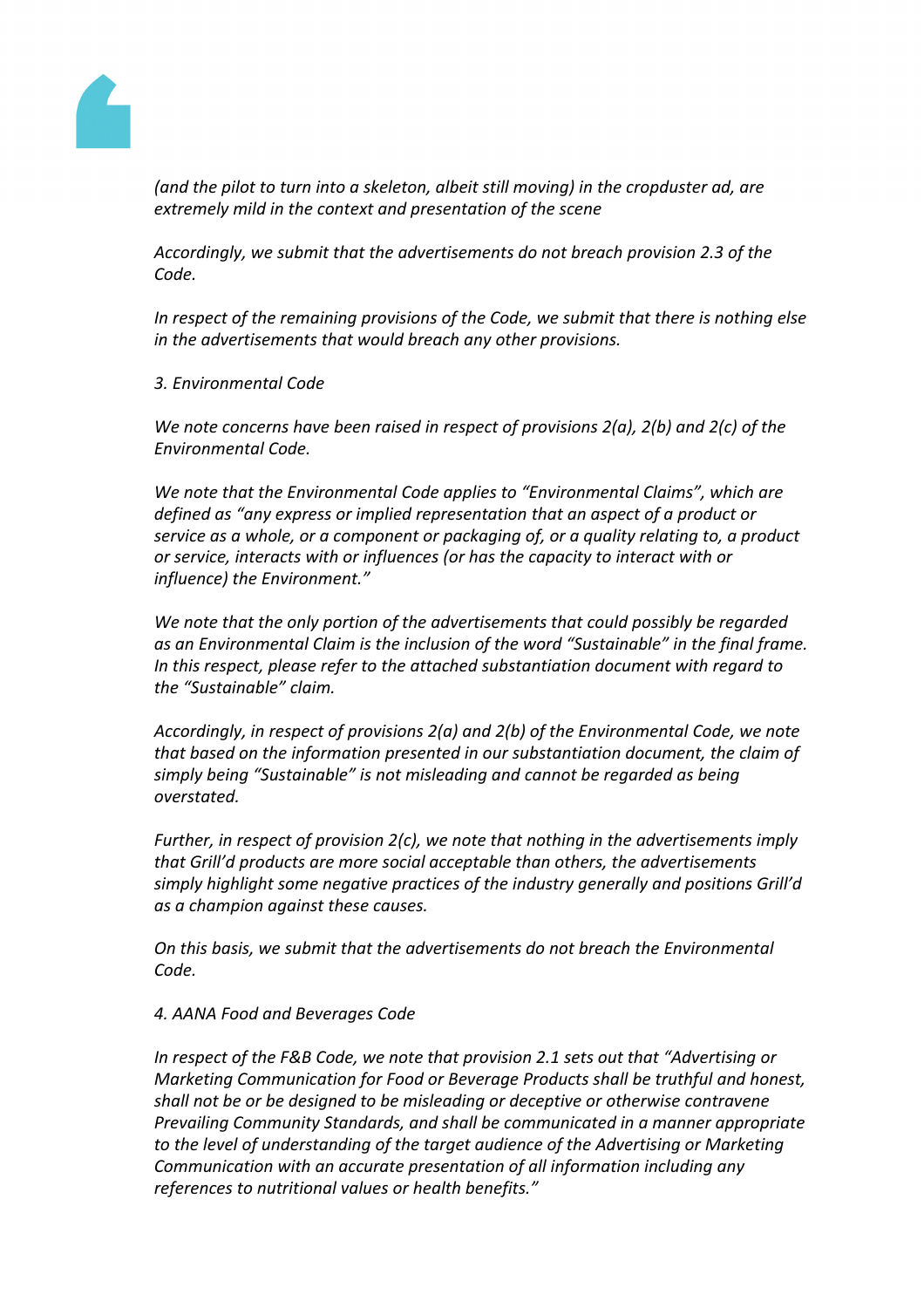

*We note that no nutritional or health claims are made in the advertisements. The advertisements primarily advertise the Grill's brand and its values, by casting its brand as an anthropomorphic superhero burger that fights against figures that are broadly representative of competitors in the market. We note the final frame of the advertisements make broad claims that Grill'd burgers are "Natural, Sustainable and Healthy". Grill'd is capable of substantiating these claims, please refer to the attached substantiation document for more information.*

*Accordingly, we submit that the advertisements do not breach provision 2.1 of the F&B Code, nor any of the other provisions.*

*6. Conclusion*

*On this basis, we submit that the advertisements do not breach any relevant provision of the AANA Code of Ethics or any other relevant codes. There is no breach of any of the relevant provisions of any of the AANA codes noted above.*

*Accordingly, we submit that all complaints should be summarily dismissed.*

# **THE DETERMINATION**

The Ad Standards Community Panel (the Panel) considered whether this advertisement breaches the AANA Food and Beverages Advertising and Marketing Communications Code (the Food Code), AANA Environmental Claims in Advertising and Marketing Code (the Environmental Code) and the AANA Code of Ethics (the Code).

The Panel noted the complainants' concerns that:

- Meat is not particularly sustainable or healthy
- Although Grill'd has more sustainable practices than other food outlets that doesn't make their products sustainable or healthy
- The advertisement claims their burgers are healthier, more natural than others
- The advertisement promotes violence.

The Panel viewed the advertisement and noted the advertiser's response.

# **The Food Code**

The Panel noted that the product advertised is food and that therefore the provisions of the Food Code apply.

The Panel noted the complainants' concerns that:

- Meat is not particularly sustainable or healthy
- Although Grill'd has more sustainable practices than other food outlets doesn't make their products sustainable or healthy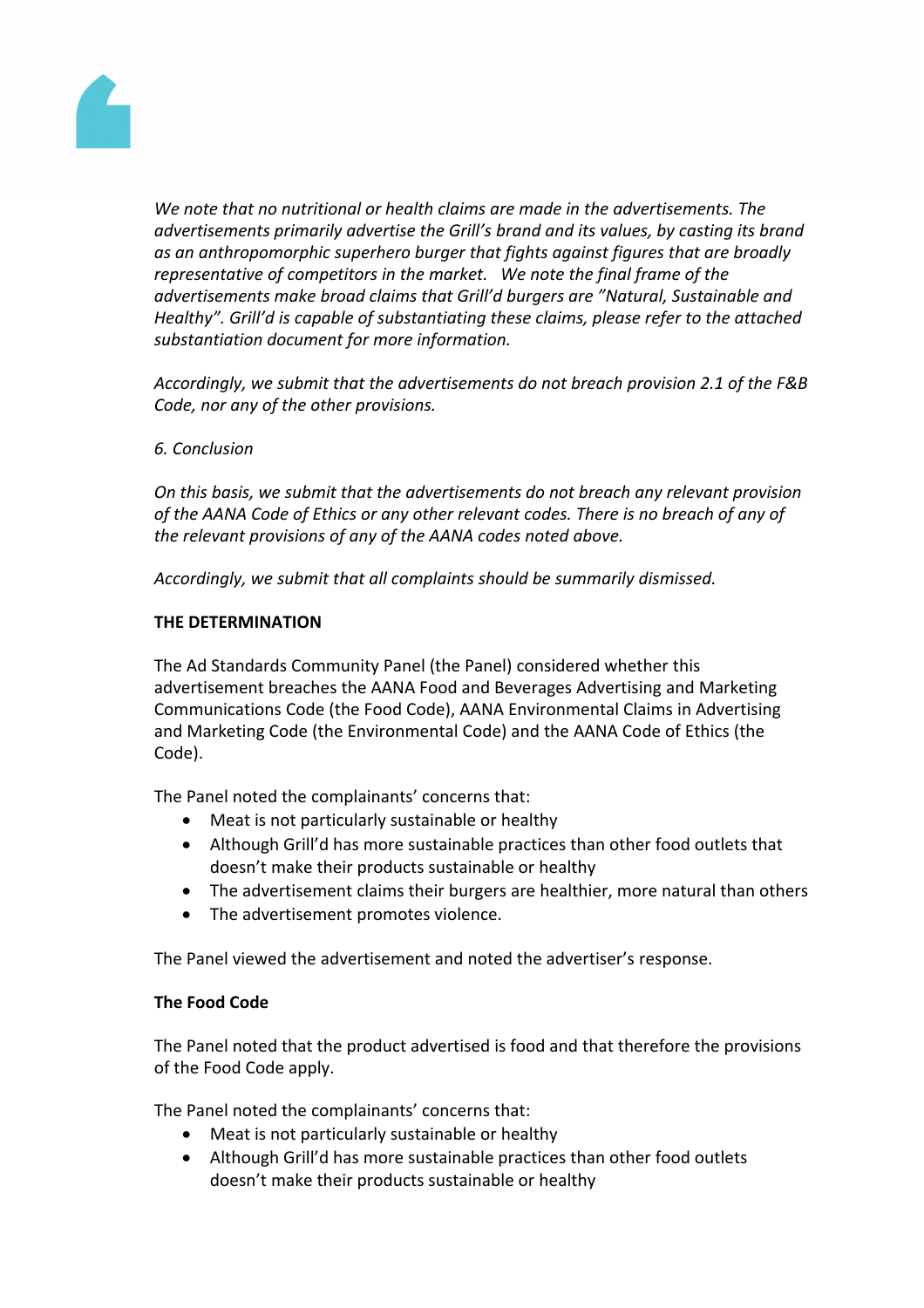

 The advertisement claims their burgers are healthier, more natural than others.

Section 2.1 Advertising or marketing communications for food ...shall be truthful and honest, shall not be or be designed to be misleading or deceptive or otherwise contravene prevailing community standards, and shall be communicated in a manner appropriate to the level of understanding of the target audience of the Advertising or Marketing Communication with an accurate presentation of all information including any references to nutritional values or health benefits.

The Panel Noted the Practice Note to this section of the Food Code which includes:

*"The Panel will not attempt to apply legal tests in its determination of whether advertisements are truthful and honest, designed to mislead or deceive, or otherwise contravene prevailing community standards in the areas of concern to this Code.*

*"In testing the requirement that an advertising or marketing communication shall be truthful and honest, the Community Panel will consider whether the information most likely to be taken from the advertisement by an average consumer in the target market would be reasonably regarded as truthful and honest…"*

The Panel noted that the target audience for this advertisement would be anyone watching free-to-air television, particularly those interested in healthier eating.

# *Natural*

The Panel noted the advertisement includes a photo of a burger with the words 'Natural. Sustainable. Healthy.'

The Panel noted the advertiser had provided information to show that its beef, lamb and chicken is 100% antibiotic free, hormone free, chemical free and preservative free, its buns are free from refined sugar and that all its burgers have no artificial colours, flavours and preservatives, excluding a few specific identified ingredients, such as vegan cheese, in certain burgers.

The Panel considered that the average member of the target market would interpret the word 'natural' to mean made of naturally occurring ingredients and without artificial ingredients. The Panel considered that the vast majority of the burger range would meet this definition, and therefore the average consumer would reasonably regard the claim of 'natural' to be truthful and honest.

# *Sustainable*

The Panel noted the advertisement includes a photo of a burger with the words 'Natural. Sustainable. Healthy.'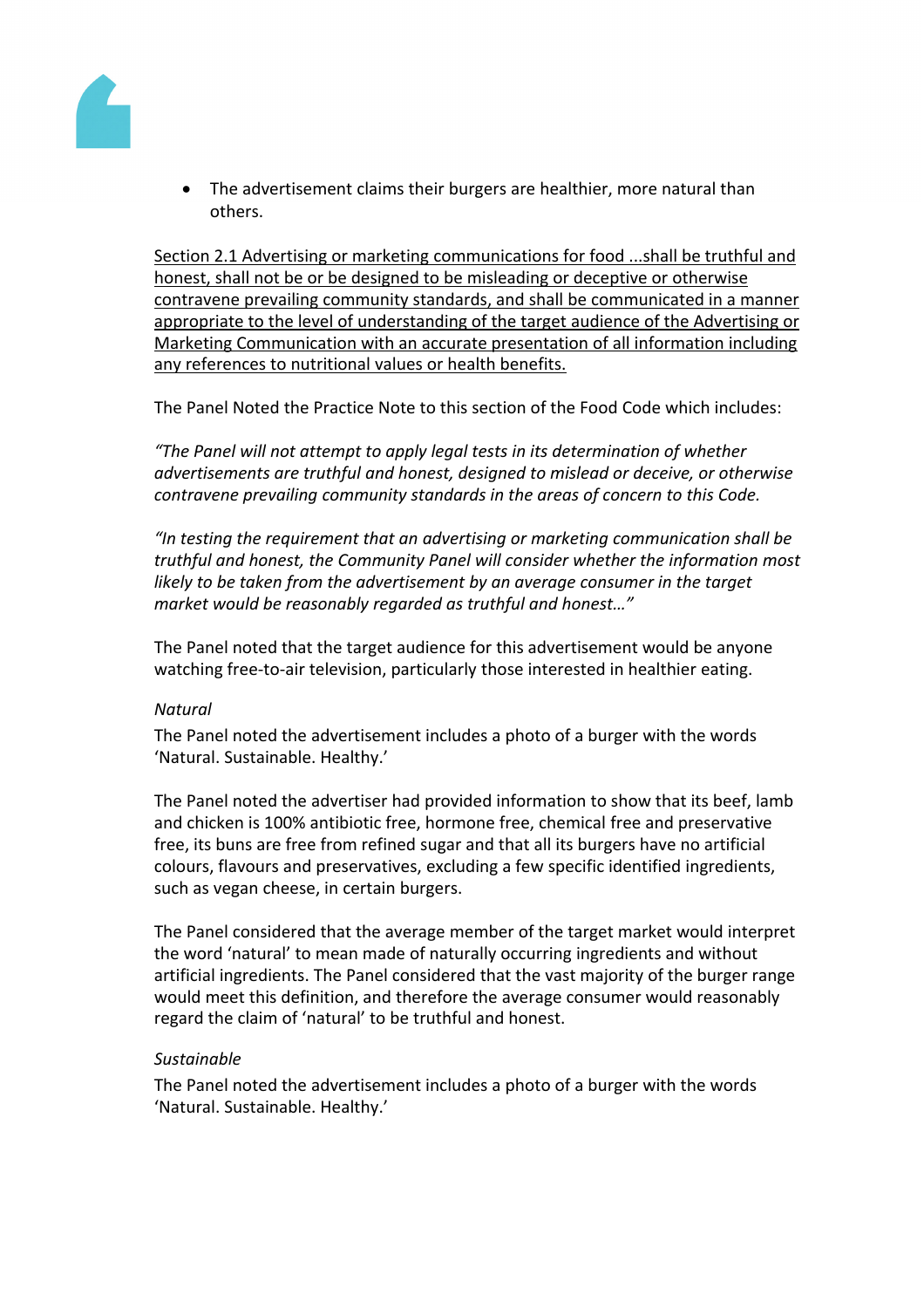

The Panel also noted the complainants' concern that meat burgers could not be sustainable due to farming practices. The Panel noted that the advertiser also offers a range of vegan and vegetarian options.

The Panel noted the advertiser had provided information to show that it sources its food products locally, recycles cooking oil, uses packaging made from sustainably planted forests, is in the process of making more restaurants powered by Green Energy and established a Meat Free Monday campaign to encourage more sustainable eating.

The Panel considered that the claim of 'sustainable' is not qualified in the advertisement, however its appearance under the burger would lead consumers in the target market to believe that the burger products are produced in a sustainable way. The Panel considered that the information provided by the advertiser shows that the advertiser in undertaking multiple initiatives to increase the sustainability of their products, and the average consumer would reasonably regard the claim of 'sustainable' to be truthful and honest.

# *Healthy*

The Panel noted the advertisement includes a photo of a burger with the words 'Natural. Sustainable. Healthy.'

The Panel noted that substantiation provided by the advertiser shows that all its burger products are high in protein and fibre and provide at least seven essential vitamins, minerals and nutrients including thiamine, iodine, niacin, magnesium, phosphorous, iron and selenium. The Panel further noted the advertiser's response that 88% of Grill'd burgers pass the Nutrient Profiling Scoring Calculator established by Food Standards Australia and New Zealand as a benchmark for whether a product is healthy overall.

The Panel noted that healthy is a subjective term which can be defined by different people to mean different things. However, based on the information provided by the advertiser on the nutritional content of the Grill'd burger range, the Panel determined that the average consumer would reasonably regard the claim of 'healthy' to be truthful and honest.

#### Section 2.1 Conclusion

Overall, the Panel considered that the advertisement was not designed to be misleading or deceptive and was communicated in a manner appropriate to the understanding of the target audience.

The Panel determined that the advertisement did not breach Section 2.1 of the Food Code.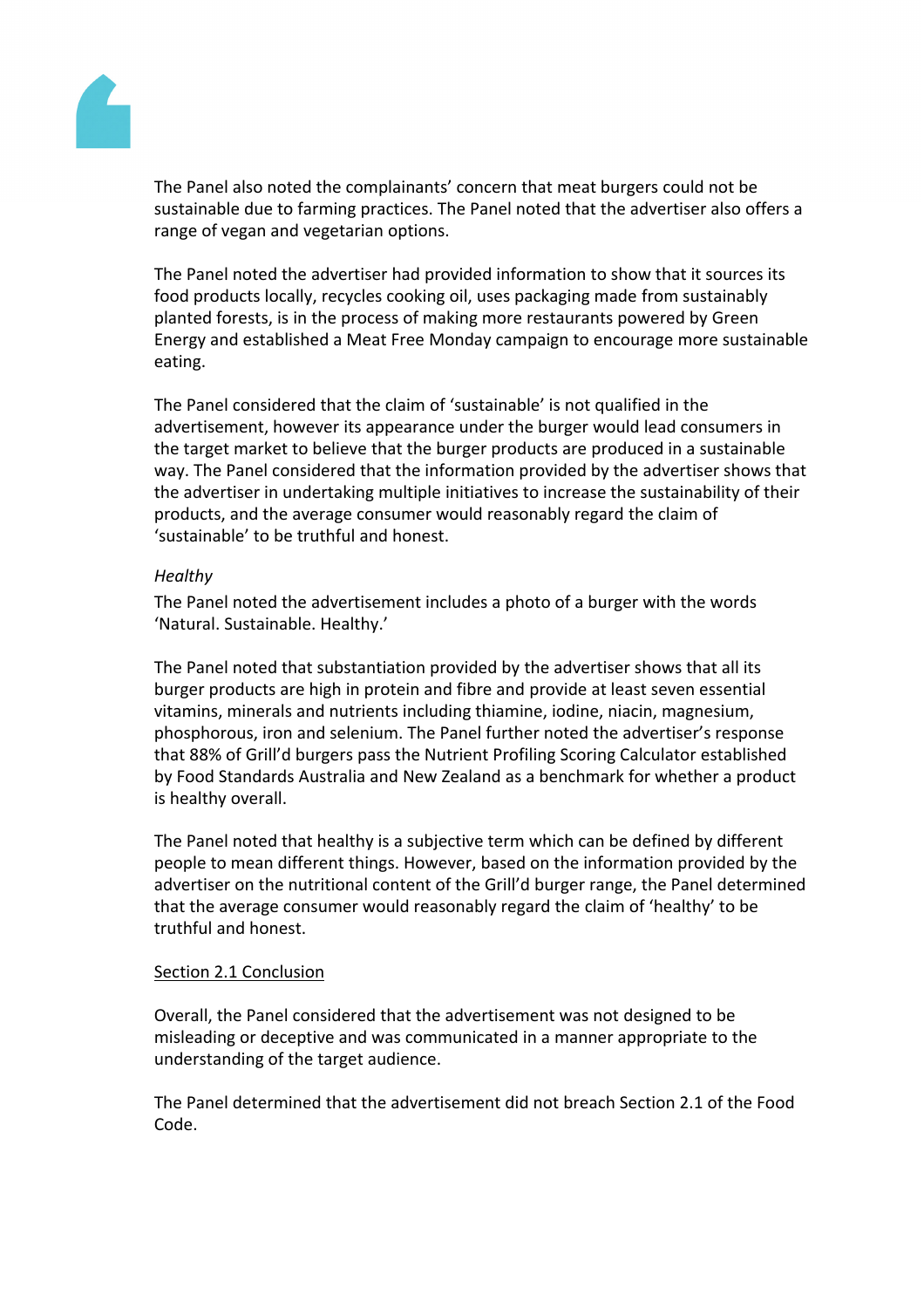

# **Food Code conclusion**

The Panel found that the advertisement did not breach any other Section of the AANA Food and Beverages Advertising and Marketing Communications Code.

# **The Environmental Code**

# Is an Environmental Claim being made?

The Panel considered whether the advertisement made an Environmental Claim.

The Environment Code applies to 'Environmental Claims' in advertising and marketing communications.

The Code defines Environmental Claims as *"any express or implied representation that an aspect of a product or service as a whole, or a component or packaging of, or a quality relating to, a product or service, interacts with or influences (or has the capacity to interact with or influence) the Environment".*

The Panel noted the complainant's concerns that:

- Meat is not particularly sustainable or healthy
- Although Grill'd has more sustainable practices than other food outlets doesn't make their products sustainable or healthy
- The advertisement claims their burgers are healthier, more natural than others.

The Panel noted the advertisement includes a photo of a burger with the words 'Natural. Sustainable. Healthy.'

The Panel considered that the advertisement includes the implied environmental claim that its burger products are natural and sustainable.

# 2 b) Environmental Claims must…not overstate the claim expressly or by implication

The Panel noted that the Practice Note for this Section includes:

*"Advertisers and marketers should avoid making claims that expressly or impliedly overstate an environmental benefit. Consideration should be given to whether there is sufficient disclosure of any negative impacts. For example, whether negative impacts have been withheld which, if known, would diminish the positive attribute."*

The Panel noted the advertiser had provided substantiation in relation to the claims made in the advertisement about the burgers being natural and sustainable.

The Panel noted the advertiser had provided information to show that it sources its food products locally, recycles cooking oil, uses packaging made from sustainably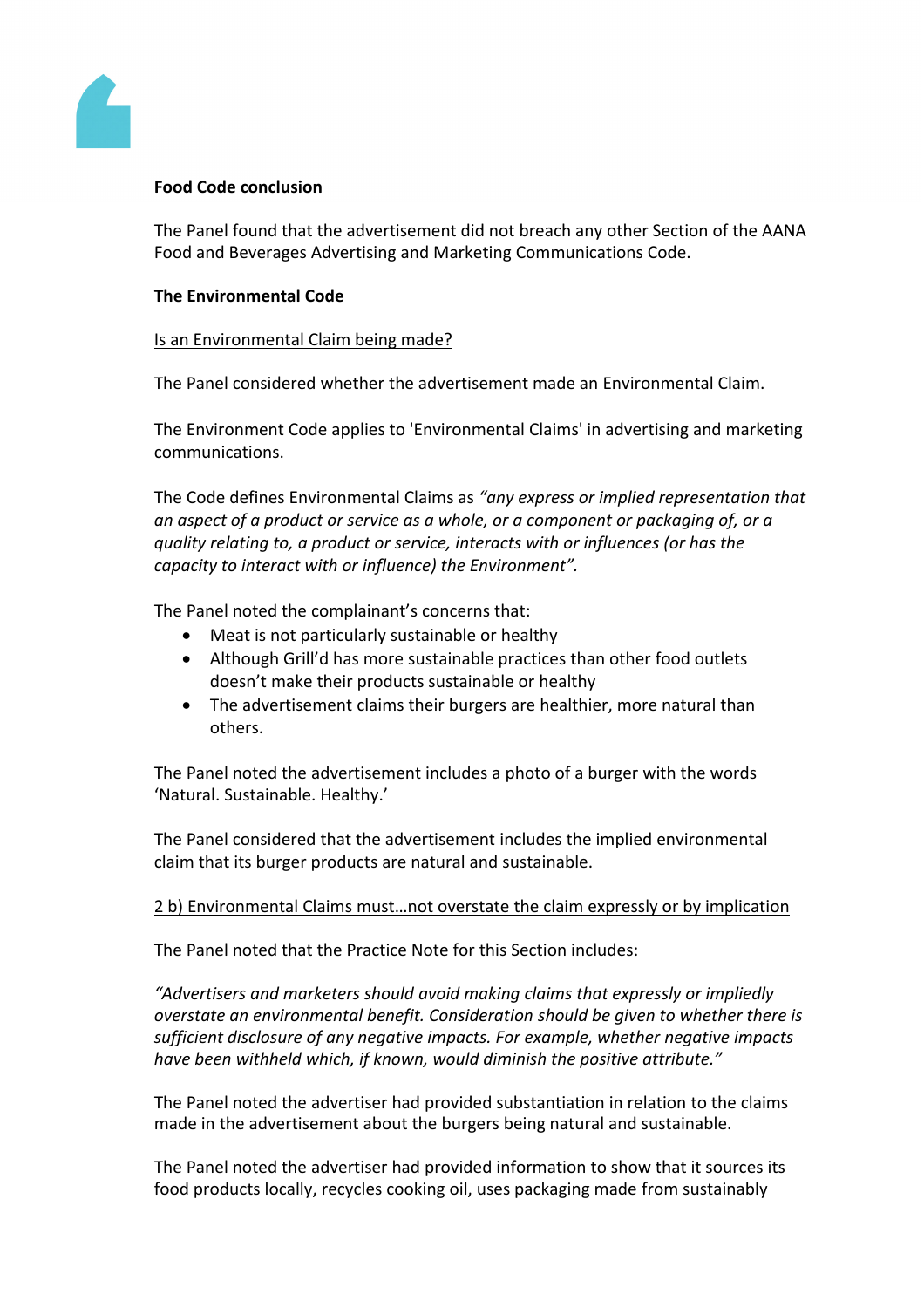

planted forests, is in the process of making more restaurants powered by Green Energy and established a Meat Free Monday campaign to encourage more sustainable eating.

The Panel noted the advertiser had provided information to show that its beef, lamb and chicken is 100% antibiotic free, hormone free, chemical free and preservative free, its buns are free from refined sugar and that all its burgers have no artificial colours, flavours and preservatives, excluding a few specific identified ingredients, such as vegan cheese, only in certain burgers.

The Panel considered that the claims of 'sustainable' and 'natural' had been reasonably substantiated by the advertiser. The Panel considered that the claims made were not overstated and were reasonable summaries of the product.

The Panel considered that the advertisement did not overstate the claim expressly or by implication.

# Section 2 b) conclusion

The Panel determined that the advertisement did not breach Section 2 b) of the Environmental Claims Code.

# **Environmental Code conclusion**

The Panel found that the advertisement did not breach any other Sections of the AANA Environmental Claims in Advertising and Marketing Code.

# **The AANA Code of Ethics**

Section 2.3: Advertising shall not present or portray violence unless it is justifiable in the context of the product or service advertised

The Panel noted the complaints' concerns that the advertisement promotes violence and is not suitable to be seen by children.

The Panel noted that the Practice Note to the Code includes:

*"Although the depiction of violence in an advertisement may be relevant to the story being told in the advertisement, any violence must also be justifiable in the context of the product being advertised, or else will be in breach of this section of the Code. …In considering whether the violence or menace depicted in an advertisement is justifiable, the Community Panel may have regard to the audience of the advertisement. Graphic depictions of violence or a strong suggestion of menace have been found to present violence in an unacceptable manner especially when visible to a broad audience which includes children…More leeway is permitted where the depiction is stylised rather than*